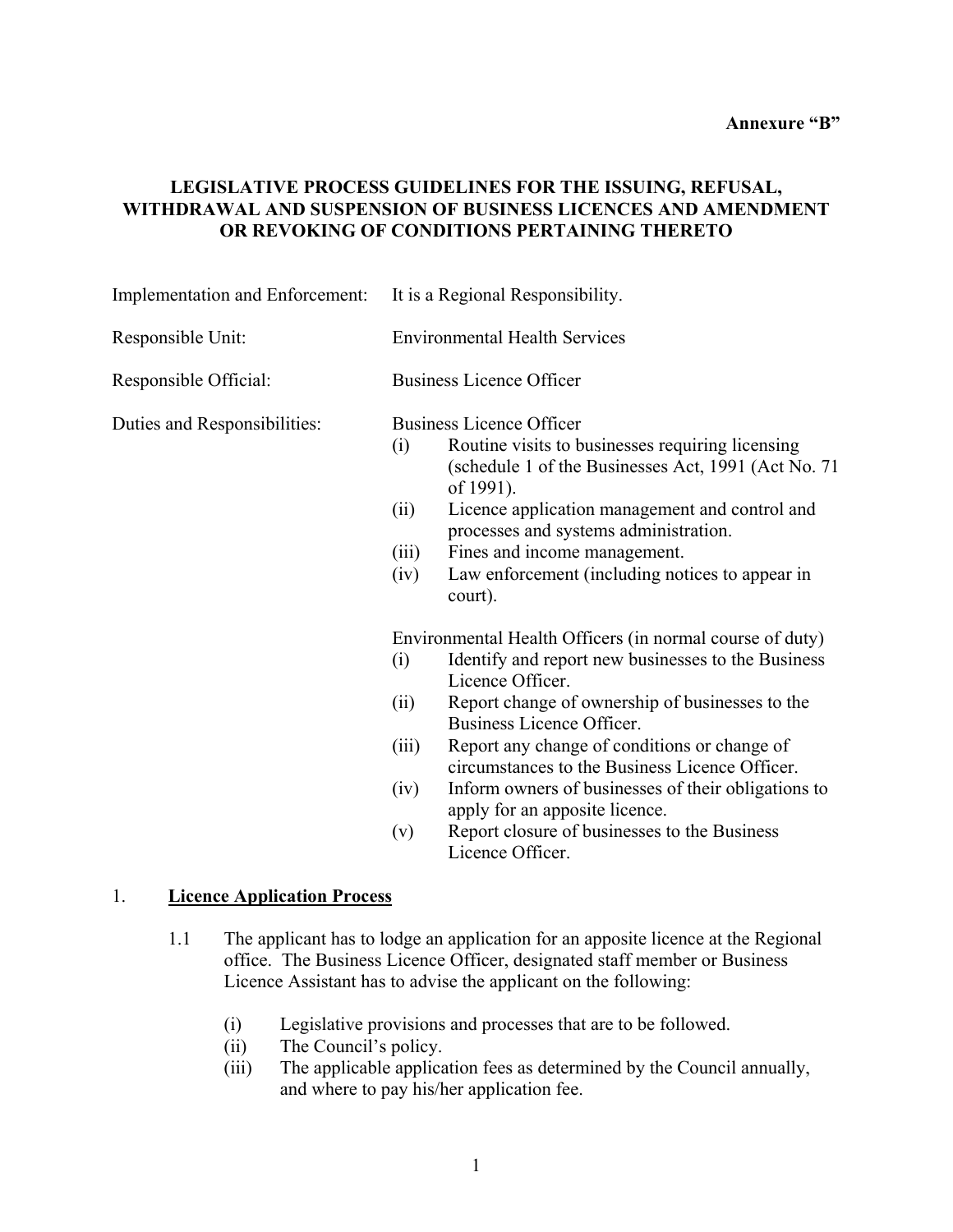- (iv) That the proof of payment is to be returned without delay.
- 1.2 The licence application is processed by the Business Licence Officer or designated staff member within 7 days from receipt of the duly completed application form and proof of payment. The details of the application shall be entered, without delay, into the Businesses Licences Application Register of which a copy is attached hereto as Annexure  $B1$ . The details of the application for a hawker's licence shall be entered into the register specifically designed for this purpose (Refer to Annexure  $\text{``B1''}$ ).
- 1.3 The Business Licence Officer or designated staff member has to, within 7 days from receipt of the duly completed licence application and proof of payment, request the responsible departments/units in writing, to submit their written requirements to him/her in the format of the notice attached hereto as Annexure " $B2$ ".
- 1.4 The following departments/units are then requested in writing to:
	- 1.4.1 In the case of business referred to in item 1(1) or 2 of Schedule 1, submit within twenty one (21) days, their requirements relating to town planning or the safety or health of the public of any law which applies to the premises (section  $2(4)(a)$ ):

| Regional District Environmental<br><b>Health Services</b> | Requirement of any<br>law which relates to<br>health and safety.                                                                                                                                       |
|-----------------------------------------------------------|--------------------------------------------------------------------------------------------------------------------------------------------------------------------------------------------------------|
| Land Use Management Sub-directorate                       | -Requirement of any<br>law and/or Town<br><b>Planning Scheme</b><br>which relates to land<br>use rights and<br>remedial action if any.                                                                 |
| Building Control Sub-directorate                          |                                                                                                                                                                                                        |
|                                                           | -Requirement of any<br>law applicable to<br>building control.<br><b>Building Control has</b><br>to report whether the<br>premises is in<br>compliance with the<br>National Building<br>Regulations and |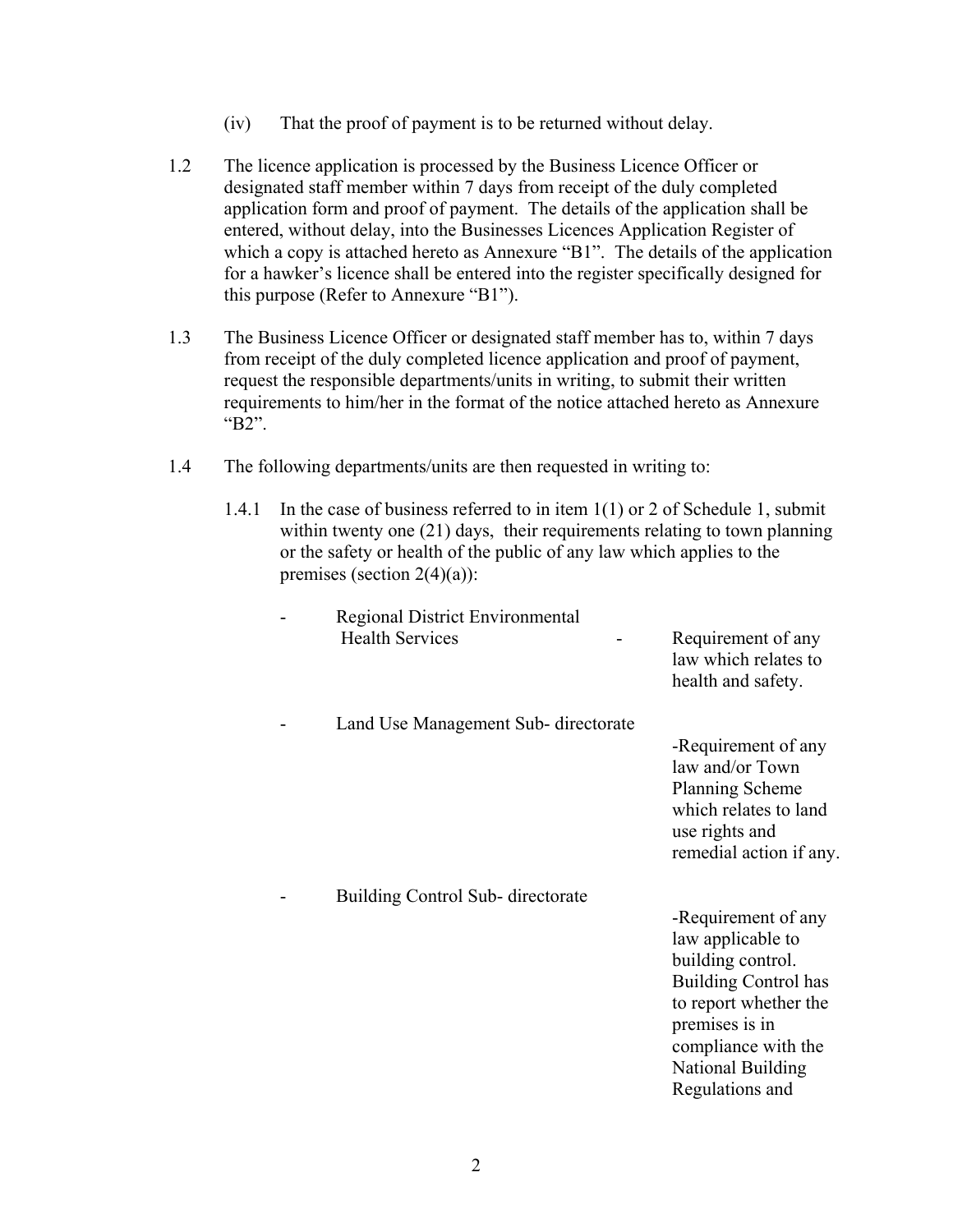|       |                                                                                                                                                                                                                                                                                                                                                                                                                        | <b>Building Standards</b><br>Act, 1977 or not<br>(stating the<br>requirements that<br>have to be complied<br>with). |
|-------|------------------------------------------------------------------------------------------------------------------------------------------------------------------------------------------------------------------------------------------------------------------------------------------------------------------------------------------------------------------------------------------------------------------------|---------------------------------------------------------------------------------------------------------------------|
|       | Noise and Air Pollution Control Divisions<br>at the Environmental Health Units                                                                                                                                                                                                                                                                                                                                         | Requirement of any<br>law applicable to<br>noise and air<br>pollution.                                              |
|       | Johannesburg Emergency<br><b>Management Services</b>                                                                                                                                                                                                                                                                                                                                                                   | Requirement of any<br>law applicable to<br>public safety.                                                           |
|       | Johannesburg Metropolitan Police<br>Department (Hawkers only)                                                                                                                                                                                                                                                                                                                                                          | Requirement of any<br>law applicable to<br>hawkers.                                                                 |
| 1.4.2 | The responsible or designated Environmental Health Officer of the<br>Regional District Environmental Health Unit has to, in the case of<br>business referred to in item $1(1)$ or $3(1)$ of Schedule 1 submit<br>his/her requirements in terms of the requirement of any law (all<br>applicable legislation as enforced by Environmental Health)<br>relating to the health of the public, if any apparatus, equipment, |                                                                                                                     |

relating to the health of the public, if any apparatus, equipment, storage space, working surface, structure, vehicle, conveyance or any other article or place used for or in connection with the preparation, handling or sale of foodstuffs does not comply with a requirement of a law relating to the health of the public (Section 2(4)(aA), for compliance.

1.4.3 In the case of the businesses referred to in item 2 of Schedule 1, where the Business Licence Officer is to be satisfied that a person is not a suitable person to carry on the business, whether by reason of his/her character, having regard to any conviction recorded against him, his/her previous conduct or for any other reason (section 2(4)(b) read with section 2(5)), the Local South African Police Services Station has to submit a report stating particulars of all convictions recorded against an applicant concerned or against any person referred to in section  $2(4)(b)(ii)$  (Section  $2(5)(a)(b)$ ).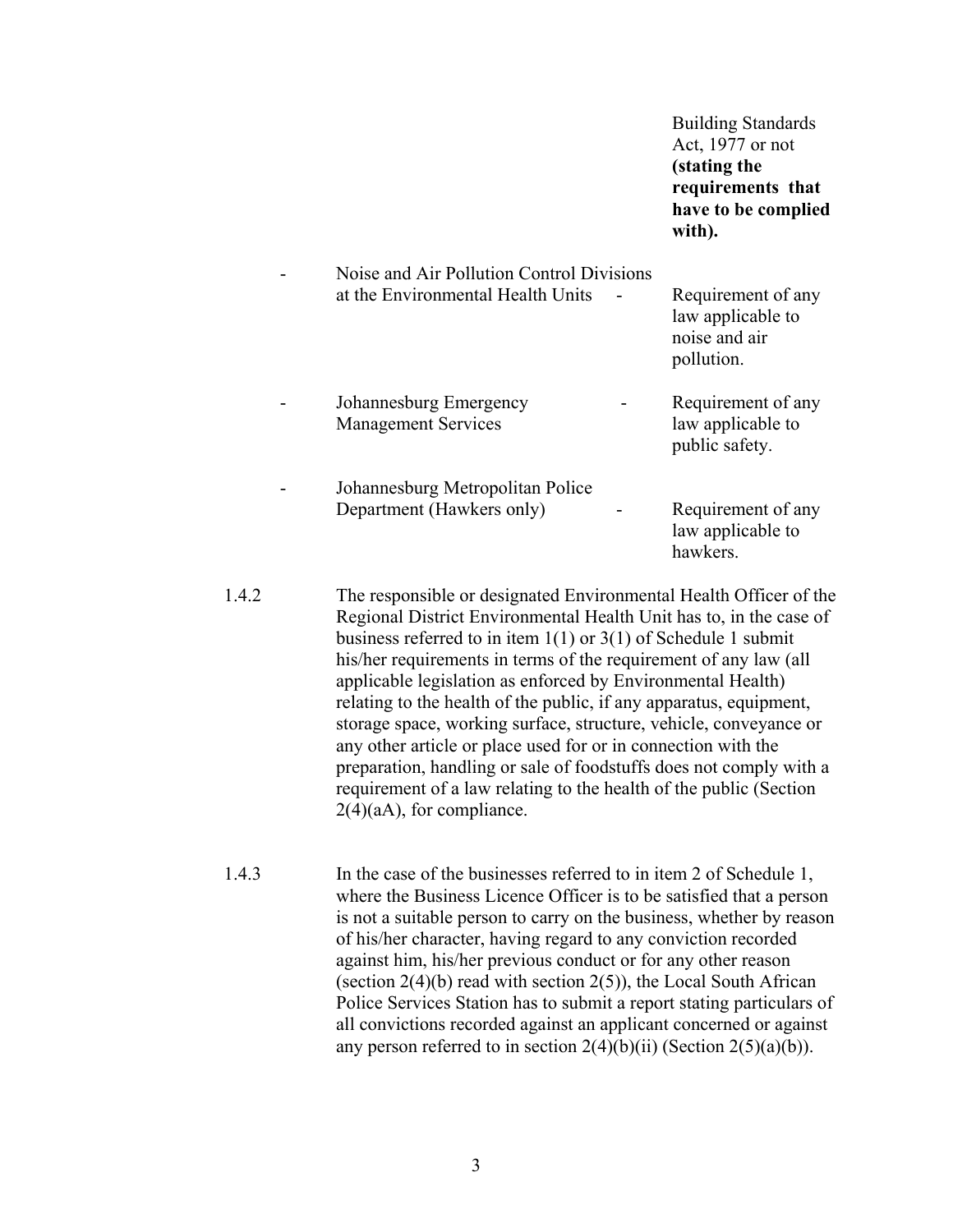- 1.5 The reports as required in terms of paragraph 1.4.1, 1.4.2 and 1.4.3 above have to be submitted to the Business Licence Officer within 21 days from the date of his/her written request.
- 1.6 The referral dates of notices to the departments/units concerned, as well as the date on which their responses were received, shall be entered into the register designed for this purpose, of which a copy is attached hereto as Annexure "B3".
- 1.7 The licence is issued when all the departments/units have reported in writing that the application is in compliance with the requirements of applicable legislation and if no condition(s) prohibiting the issuing of the licence has(have) been received. The licence is, when required by any department, also issued subject to any condition that such department may impose by means of endorsement. (Section 2(6)(b) read with section 2(8) of the Act and Regulations).
- 1.8 An application is refused when a requirement is stipulated by any department/unit or in the case of a negative report from the SAPS. The Business Licence Officer shall within 7 days of receipt of all the reports from departments/units or the report required from the SAPS (section 2(10)):
	- In the format of the notice attached hereto as Annexure "B4" notify the applicant concerned in writing that the application has been refused.
	- Furnish the applicant concerned in writing with the reasons for refusing the application  $-$  that being that the premises or business premises does not comply with the requirement of a law or a condition. The requirement or condition of any department has to be stipulated in the notice.
	- Notify the applicant concerned in writing of his/her right to be heard and that he/she has to lodge an application to be heard within 21 days of the date of the notice, or of his/her right of appeal to the Premier of Gauteng and that he/she has to lodge an appeal within twenty eight (28) days of the date of the notice of the Business Licence Officer.

The applicant shall lodge an application to be heard, within 21 days from the date of the written notification of the Business Licence Officer with the City Manager in writing.

The application will be deemed as refused if no application to be heard and/or appeal is lodged by the applicant within the prescribed periods.

- 1.9 The following process shall be followed if an application to be heard is lodged by the applicant within the prescribed time limit (21 days).
	- The application shall be addressed to the City Manager by the applicant.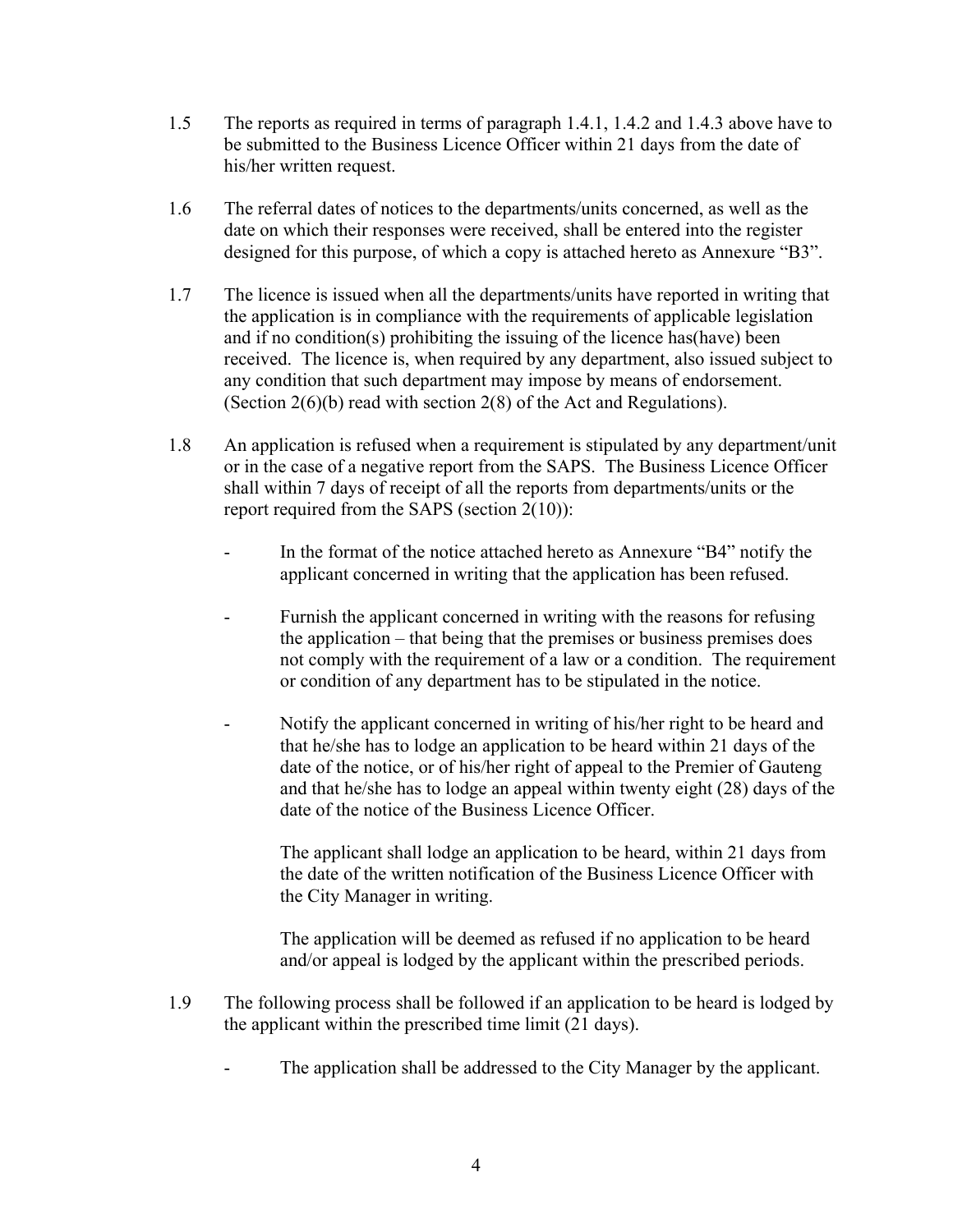- The City Manager may hear the applicant personally or delegate such responsibility to any official as designated by him/her.
- The City Manager or his/her designated official shall make all arrangements deemed necessary to hear the applicant within 14 days of the date of the application requesting a hearing.
- The Business Licence Officer and responsible official(s) from the department(s)/unit(s) who has (have) been instrumental to the refusal shall be present at the hearing.
- The City Manager or his/her designated official shall, when both parties have been heard, decide on the merits for refusing or not refusing the application.
- Inform the applicant, within 14 days from the date of the hearing, in writing of his/her decision and that he/she has the right of appeal to the Premier of Gauteng in terms of section 3 of the Act if the application has been refused by him/her.
- 1.10 A copy of the written notification that has been addressed to the applicant has to be made available to the Business Licence Officer without delay.
- 1.11 The applicant shall be prosecuted for carrying on business without an apposite licence as required in terms of item 1(1) or 2 of Schedule 1 or item 3(1) of Schedule 1 of the Act if no application to be heard by the City Manager and/or appeal to the Premier had been lodged by the applicant in terms of the provisions of the Act and if written proof cannot be furnished by the applicant. The outcome of the appeal shall determine as to what further action will be taken by the Council.
- 1.12 The applicant shall re-apply for a licence in terms of the licence application process outlined previously in this document **once he/she is satisfied** that the requirements of the Council have been complied with. The same principle will apply if the decision of the Business Licence Officer is upheld by the City Manager or his/her designated official and/or the Appeals Committee as appointed by the Premier of Gauteng. The application shall be placed on the original file and requests for reports from departments / units shall only be referred to these departments / units whose requirements had not been complied with initially.
- 1.13 The re-application for a licence will not be accepted in the case of:
	- a negative SAPS report;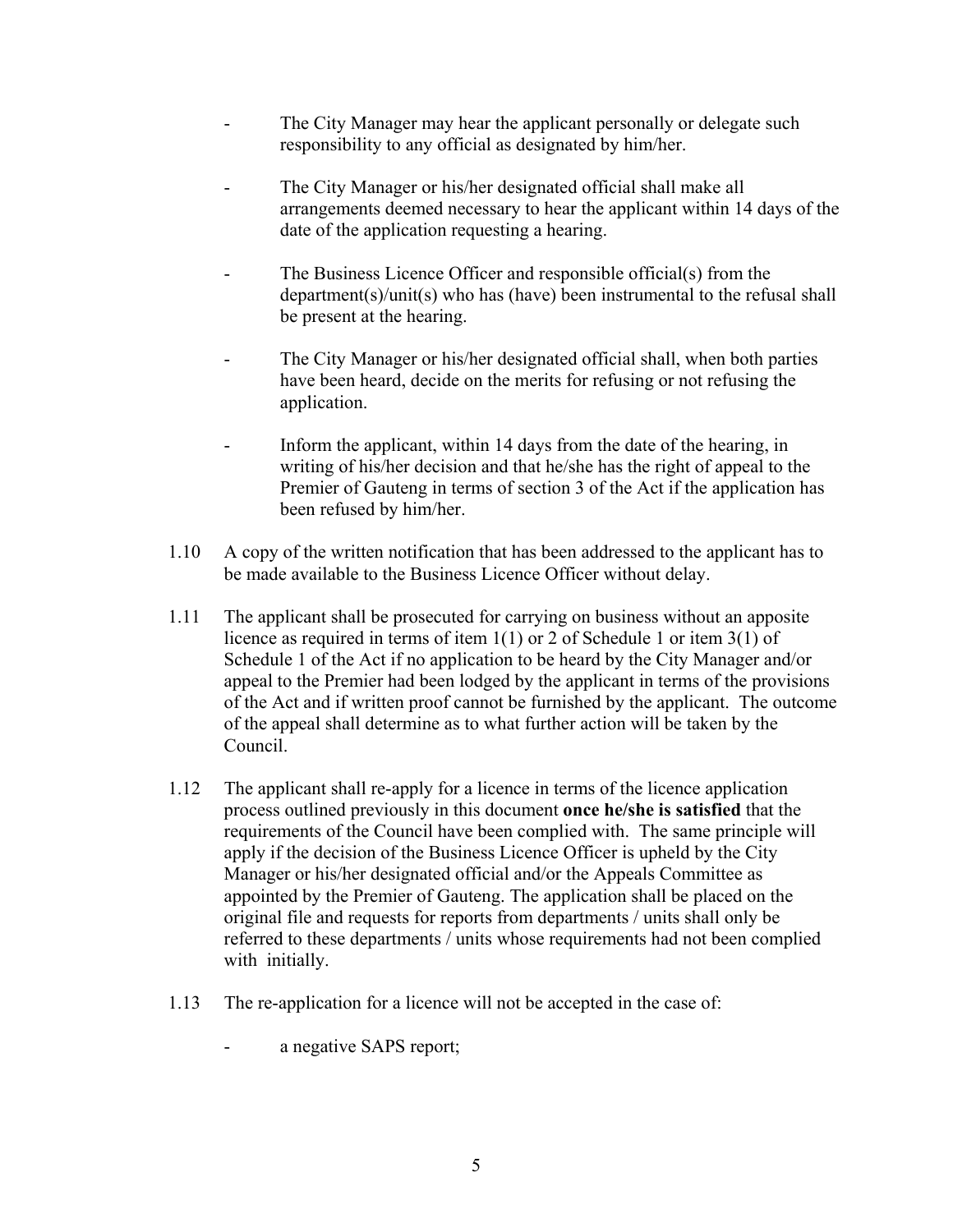- the Council not being able to grant the necessary land use rights unless the City Manager or his/her designated official and/or the Appeals Committee decides otherwise.
- The Business Licence Officer shall advise all the other Business Licence Officers based at the other Regional offices of a refusal that has been made on the ground of a negative SAPS report.

## 2. **Persons Carrying On Businesses And Who Cannot Submit Proof Of Being Issued With A Valid Licence.**

- 2.1 The Business Licence Officer shall carry out at least one routine visit per year at those business premises, inclusive of hawkers businesses, which requires licensing in terms of Schedule 1 of the Businesses Act in order to determine change of ownership, any changed circumstances in relation to a business or the relevant business premises, or whether the business is licenced or not.
- 2.2 The following process shall be followed if any person who carry on business which requires a licence in terms of the provisions and requirements of the Businesses Act fails to produce his/her licence to the Business Licence Officer:
	- The Business Licence Officer shall request the person in writing to produce his/her licence at his/her office within 14 days of the date of his/her notice.
	- The notice shall be in the format of the notice attached hereto as Annexure " $B5$ ".
	- The person shall be prosecuted, without delay, for carrying on business without a licence if he/she fails to respond to the requirements as stipulated in the written notice.
- 3. **Existing Licenced Business** (Withdrawal or suspension of a licence)
	- 3.1 An existing licence is withdrawn by the Business Licence Officer (section 2(9) read with section 2(10)):
		- 3.1.1 If the licence holder causes or allows his/her business to be carried on in contravention of:
			- A requirement relating to town planning or the safety or health of the public of any law which applies to his/her premises in the case of a business referred to in item 1(1) or 2 of Schedule 1 of the Act.
			- A requirement in the case of a business referred to in item  $1(1)$  or  $3(1)$ of Schedule 1 on the ground that  $-$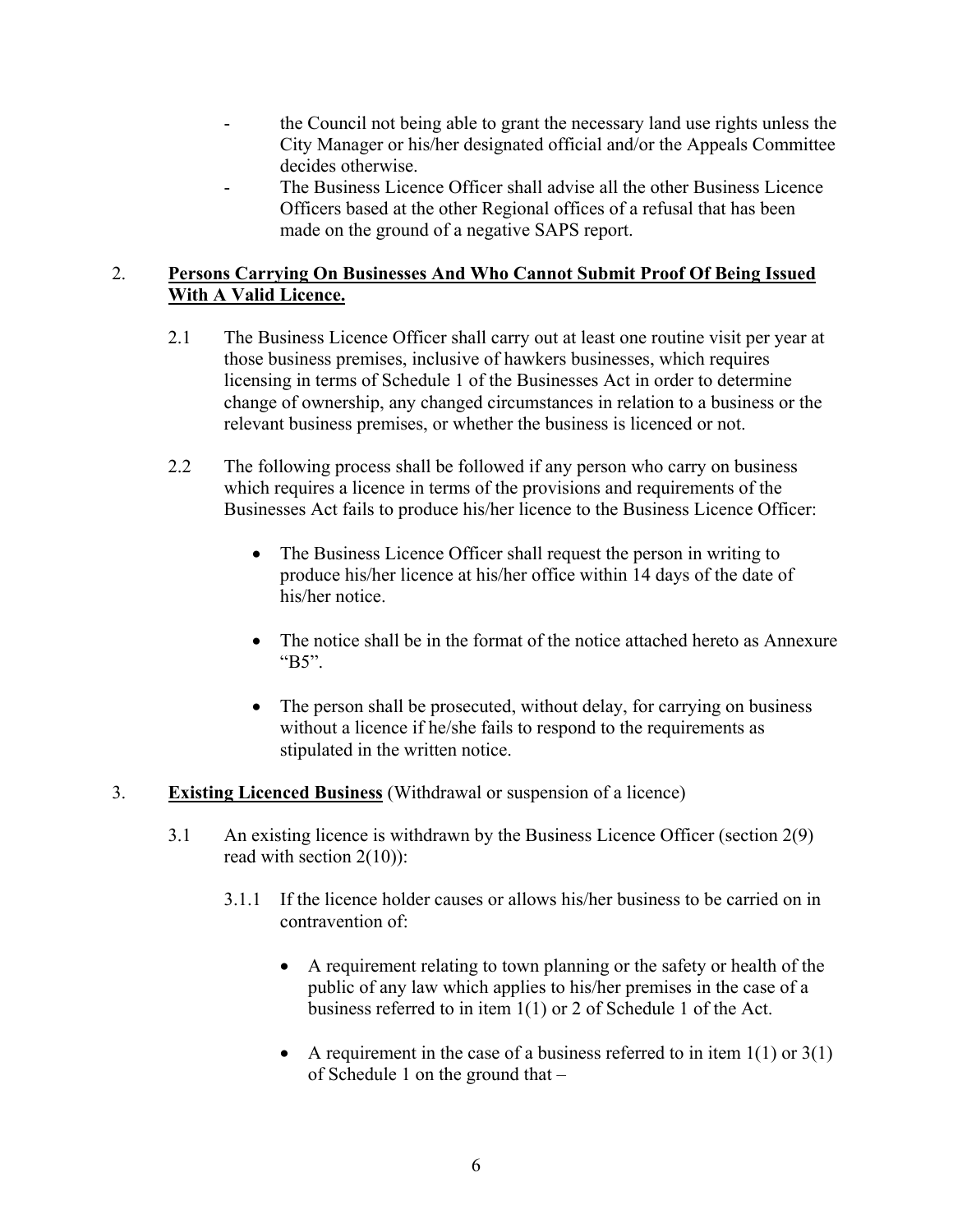- (i) Any foodstuff sold by the licence holder does not comply with a requirement of a law relating to the health of the public.
- (ii) Any apparatus, equipment, storage space, working surface, structure, vehicle, conveyance or any other article or place used for or in connection with the preparation, handling or sale of foodstuff, does not comply with a requirement of a law relating to the health of the public.
- 3.1.1.1 The Business Licence Officer shall, if he/she is convinced that the licence could be withdrawn, request the responsible departments/units in writing, to submit their written requirements to him/her in the format of the notice attached hereto as Annexure "B6"
- 3.1.1.2 The following departments/units shall, from time to time, ensure that business premises comply with the requirements and provisions of those laws which are enforced by them:
	- District Environmental Health Services Units
	- Land Use Management Sub- directorate
	- Building Control Sub- directorate
	- Regional Noise and Air Pollution Control Units
	- Johannesburg Emergency Management Services
	- Johannesburg Metropolitan Police Department (Hawkers only)
- 3.1.1.3 Any Department/Unit who has identified a need for a licence to be withdrawn, has to request the Business Licence Officer in writing to do so, and by giving reasons for such request.
- 3.1.2 Or, on the following grounds;
	- 3.1.2.1 If the licence holder failed to produce his/her licence to the Business Licence Officer within 14 days after the receipt of a written request referred to in Section 2(8)(b) of the Act.
	- 3.1.2.2 If the Business Licence Officer is satisfied that, if application had been made at the time of the licence concerned, in the case of a business referred to in item 2 of Schedule 1 of the Act, the application could have been refused by virtue of section 2(4)(b) of the Act.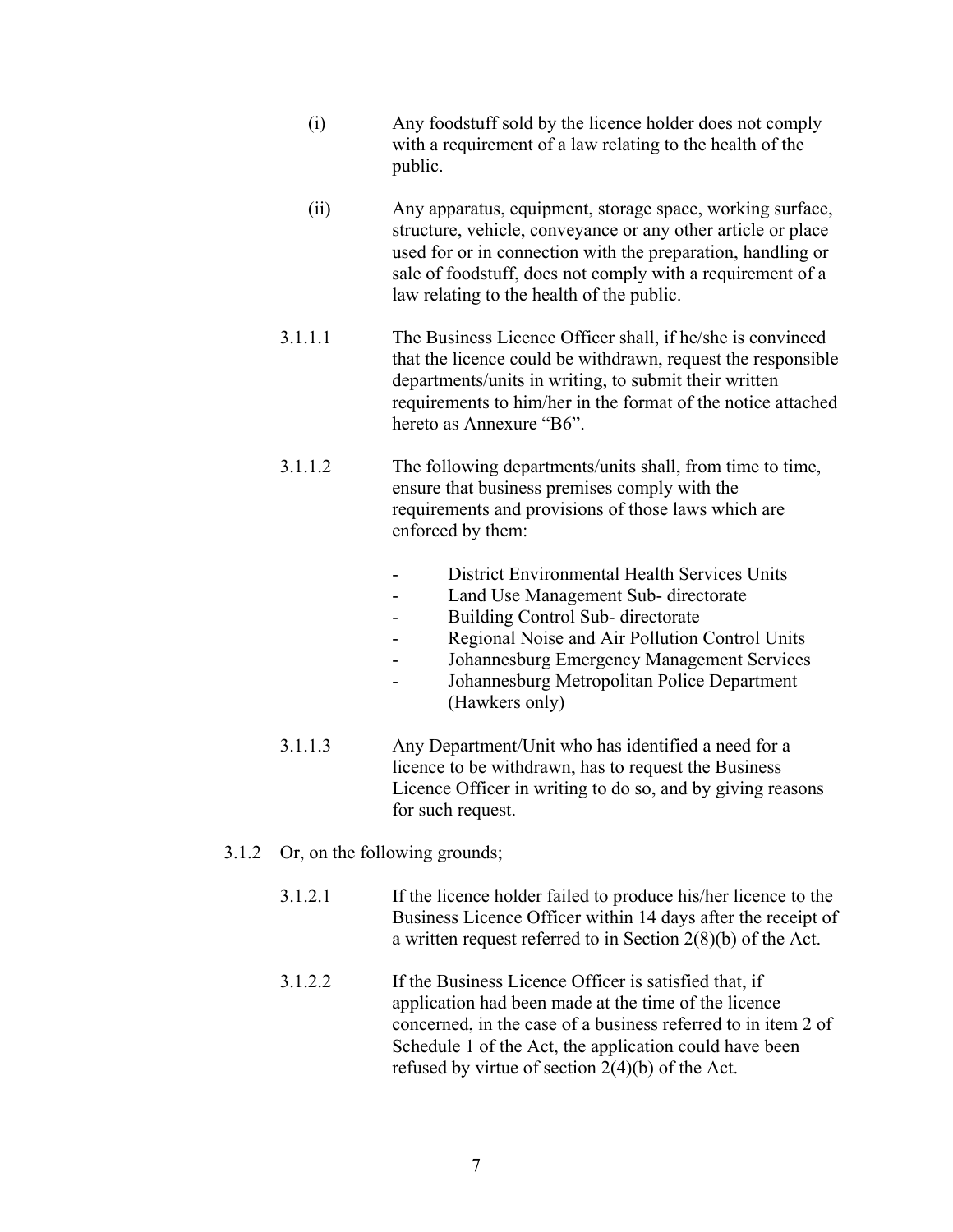- 3.2 The Business Licence Officer shall, as soon as possible, inform the licence holder when he/she has any reason on the aforementioned grounds or within 7 days from the date of a written request received from any department/unit, advise the licence holder that his/her licence is withdrawn.
- 3.3 The licence holder shall be informed in writing, in the format of the notice attached hereto as Annexure "B7", of the reasons for the withdrawal and his/her right to be heard and that he/she has to lodge an application to be heard within twenty one (21) days of the date of the notice. The applicant shall be informed in the same notice of his/her right of appeal to the Premier of Gauteng and that he/she has to lodge an appeal within twenty eight (28) days of the notice of the Business Licence Officer.
- 3.4 The licence holder shall lodge an application to be heard within 21 days from the date of the written notification of the Business Licence Officer with the City Manager in writing.
- 3.5 The licence will be deemed as withdrawn if no application to be heard and/or appeal is lodged by the licence holder within the prescribed periods.
- 3.6 The holder of the withdrawn licence shall be prosecuted for continuing with the carrying on of business without an apposite licence as required in terms of section 2(3) of the Act, if no written proof of applying for a hearing within the prescribed period of twenty one (21) days with the City Manager, or for an appeal within the prescribed period of twenty eight (28) days with the Premier of Gauteng, of the date of the Business Licence Officer's notice, can be furnished by the licence holder.
- 3.7 The holder of the withdrawn licence shall reapply for a licence in terms of the licence application process outlined previously in this document **once he/she is satisfied that the requirements of the Council have been complied with**. The same principle will apply if the decision of the Business Licence Officer is upheld by the City Manager or his/her designated official and/or the Appeals Committee appointed by the Premier of Gauteng.
- 3.8 The re-application for a licence will not be accepted in the case of a negative SAPS report whereby it is reported that the holder of a withdrawn licence is not suitable to carry on business, unless the City Manager or his/her designated official and/or the Appeals Committee decides otherwise.
- 3.9 The Business Licence Officer shall advise all the other Business Licence Officers based at the other Regional offices of a refusal that has been made on the ground of a negative SAPS report.
- 3.10 The following process shall be followed if an application to be heard is lodged by the licence holder within the prescribed time limit (21 days):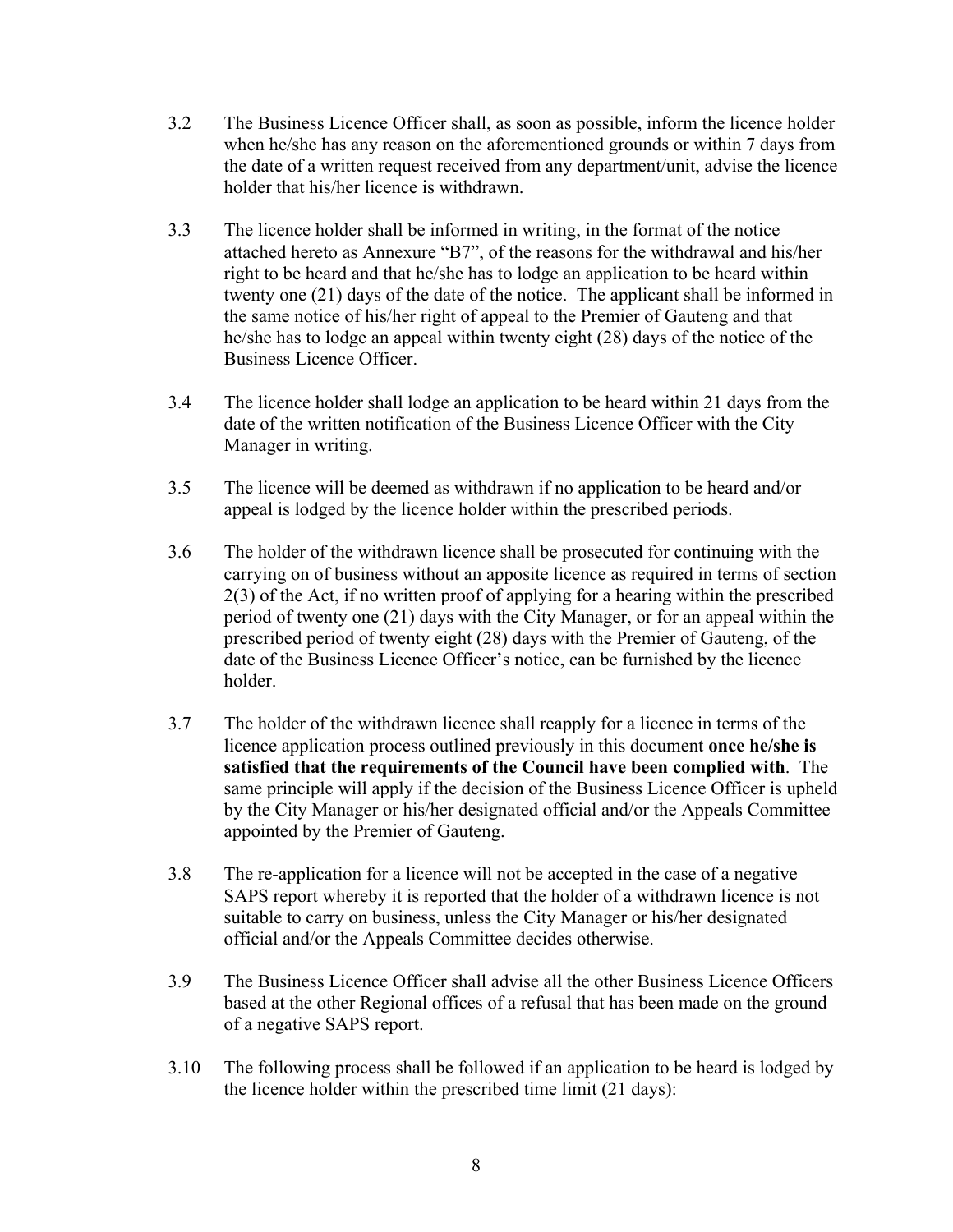- The application shall be addressed to the City Manager by the applicant.
- The City Manager may hear the licence holder personally or delegate such responsibility to any official as designated by him/her.
- The City Manager or his/her designated official shall make all arrangements deemed necessary to hear the applicant within 14 days of the date of the application requesting a hearing.
- The Business Licence Officer and responsible official(s) from the department(s)/unit(s) who had requested the withdrawal shall be present at the hearing.
- The City Manager or his/her designated official shall, when both parties have been heard, decide whether the licence is withdrawn. The City Manager or his/her designated official may also decide that the licence be suspended.
- 3.11 The City Manager or his/her designated official may, depending on the reasons given or on the seriousness of the case or for any town planning reason, or safety risk/hazard reason, or health risk/hazard reason, decide that the licence **be withdrawn permanently**.
- 3.12 The City Manager or his/her designated official may decide, depending on the reasons given, that the licence **be withdrawn, subject to reapplication and compliance with the requirement(s) of law.**
- 3.13 The City Manager or his/her designated official may decide, depending on the reasons given, that the licence **be suspended for a reasonable period in order to allow the holder of the licence sufficient time to comply with the requirement(s) of law.**
- 3.14 It will not be necessary for the holder of the suspended licence to re-apply for an apposite licence.
- 3.15 The licence holder shall be prosecuted for continuing with the carrying on of business without an apposite licence, if no written proof of applying for an appeal within the prescribed period of twenty eight (28) days with the Premier of Gauteng, of the date of the City Manager's or his/her designated official's notice, can be furnished by the applicant.
- 3.16 In the case of the City Manager or his/her designated official deciding that the licence be withdrawn or suspended he/she shall as soon as practicable:
	- Notify the applicant concerned in writing of his/her decision;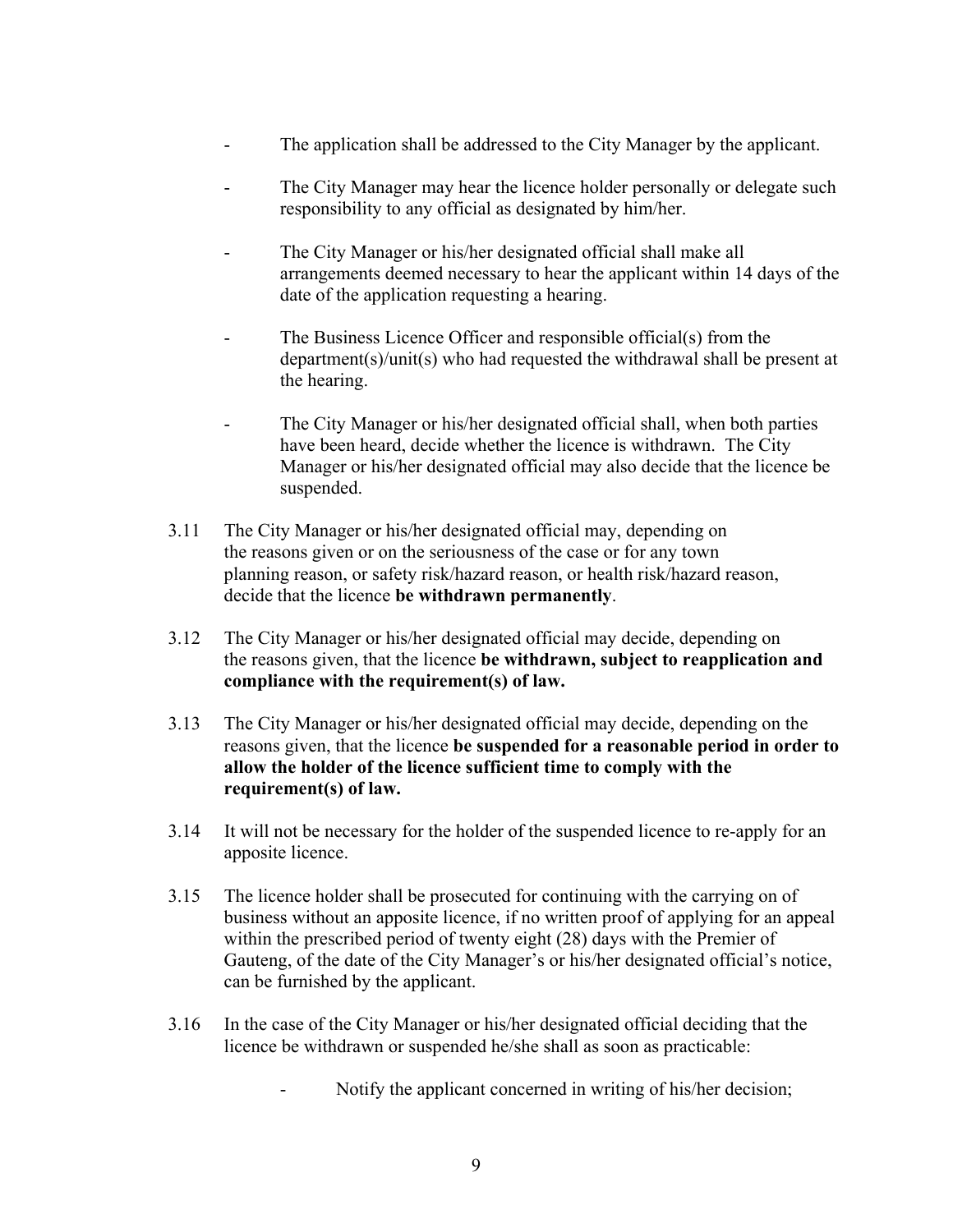- Furnish the applicant concerned in writing with the reasons for his/her decision to withdraw or suspend the licence.
- Inform the applicant, within 14 days from the date of the hearing, in writing of his/her decision and that he/she has the right of appeal to the Premier of Gauteng in terms of section 3 of the Act, read with section 2(10) of the Act, and that the appeal has to be lodged within twenty eight (28) days of the date of this notice.
- 3.17 A copy of the written notification that has been addressed to the applicant has to be made available to the Business Licence Officer without delay.
- 3.18 The decision to withdraw a licence permanently, to withdraw a licence subject to re-application and compliance with the requirement(s) of law or to suspend the licence for a reasonable period in order to allow the licence holder sufficient time to comply with the requirement(s) of law, as decided on by the City Manager or his/her designated official, comes into effect on the date of the aforementioned notification if no appeal has been lodged with the Premier of Gauteng within the prescribe period of 28 days.
- 3.19 The decision as decided on by the City Manager or his/her designated official will come into effect if his/her decision is upheld by the Premier of Gauteng. Same will not come into effect if it is turned down by the Premier. Any other decision taken by the Premier shall be effected by the Business Licence Officer concerned.

## 4. **Changed Circumstances In Relation To a Business Or The Relevant Business Premises**

- 4.1 The Business Licence Officer may, in terms of section 2(8) read with section 2(10) of the Act, if he/she considers it necessary on the ground of changed circumstances in relation to a business or the relevant business premises, by way of endorsement of the licence concerned amend a condition or impose a condition referred to in section 2(6)(b) of the Act.
- 4.2 Section 2(6)(b)(i) provides for the licence to be issued subject to any condition therein specified as required/stipulated by the relevant department/unit or the Business Licence Officer in terms of which the licence holder shall in connection with the business premises or any such apparatus, equipment, storage space, working surface, structure, vehicle, conveyance, article or place comply with a specific requirement as contemplated in section  $2(4)(a)$  or  $2(4)(aA)$  of the Act, as the case may be.
- 4.3 Any department/unit who observes or detects a changed circumstance in relation to a business or the relevant business premises has to report such changed circumstance to the Business Licence Officer in writing without delay. The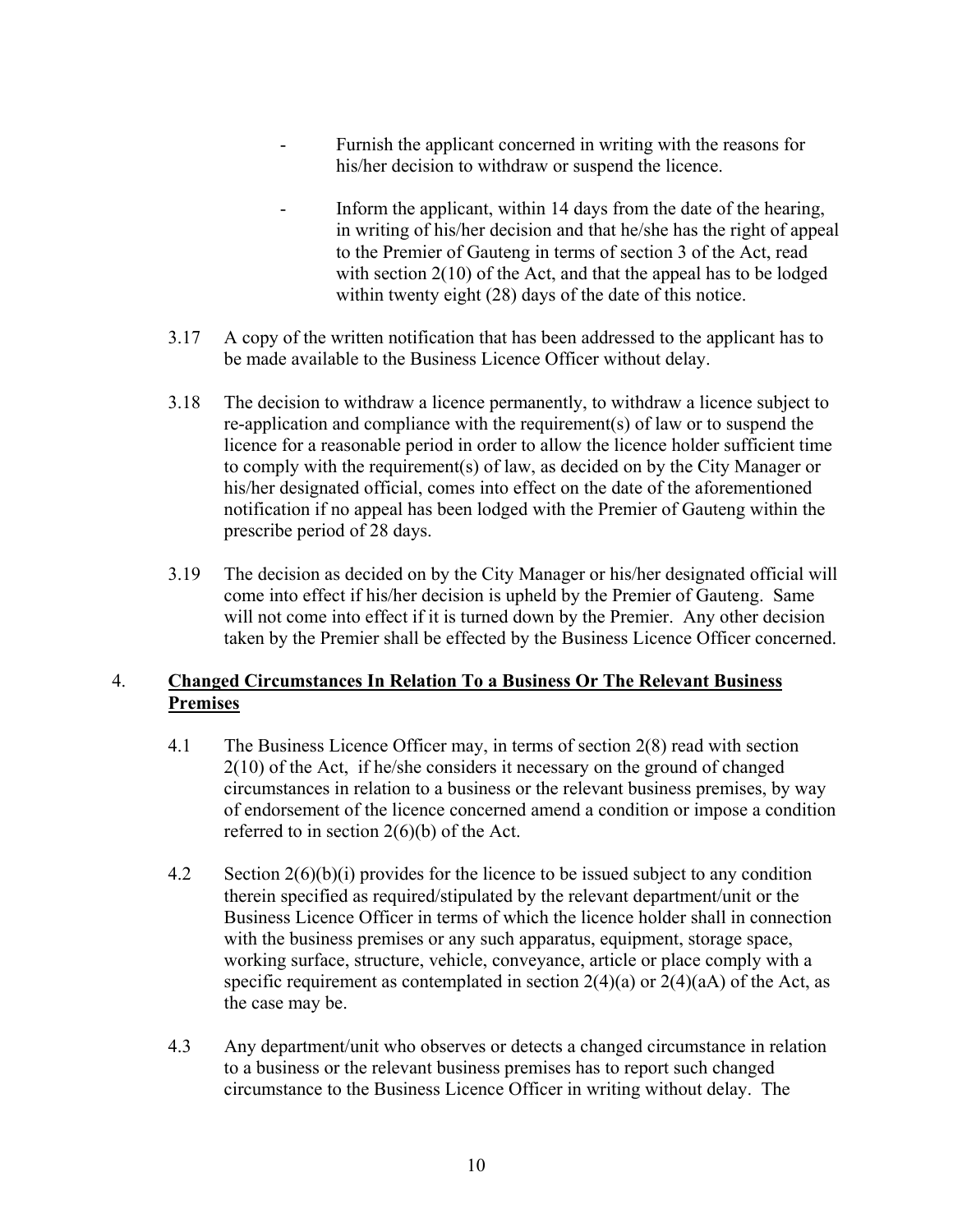department/unit has to define the amendment to an existing condition or define the condition that is to be imposed by giving valid explanations and reasons for such request.

- 4.4 The licence holder shall be notified in writing, in the format of the notice attached hereto as Annexure "B8" of such amendment or new condition, by the Business Licence Officer:
	- of the reasons for such amendment or new condition.
	- of his/her right to be heard and that he/she has to lodge an application to be heard within 21 days of the date of the notice or of his/her right to appeal to the Premier of Gauteng and that he/she has to lodge an appeal within twenty eight (28) days of the notice of the Business Licence Officer.
- 4.5 The licence holder shall lodge an application to be heard within 21 days from the date of the written notification of the Business Licence Officer, with the City Manager in writing.
- 4.6 The amendment to an existing condition or the new condition comes into effect if no written application to be heard and/or appeal is lodged by the licence holder within the specified period.
- 4.7 The following process shall be followed if an application to be heard is lodged:
	- The application shall be addressed to the City Manager by the applicant.
	- The City Manager may hear the licence holder personally or delegate such responsibility to any official as designated by him/her.
	- The City Manager or his/her designated official shall make all arrangements deemed necessary to hear the licence holder within 14 days of the date of the application requesting a hearing.
	- The Business Licence Officer and responsible official from the department/unit who has requested the amendment to the existing condition or the new condition shall be present at the hearing.
	- The City Manager or his/her designated official shall, when both parties have been heard, decide whether the amendment to the existing condition or the new condition shall be upheld, rejected or be further amended.
	- The City Manager or his/her designated official shall, within 14 days from the date of the application to be heard: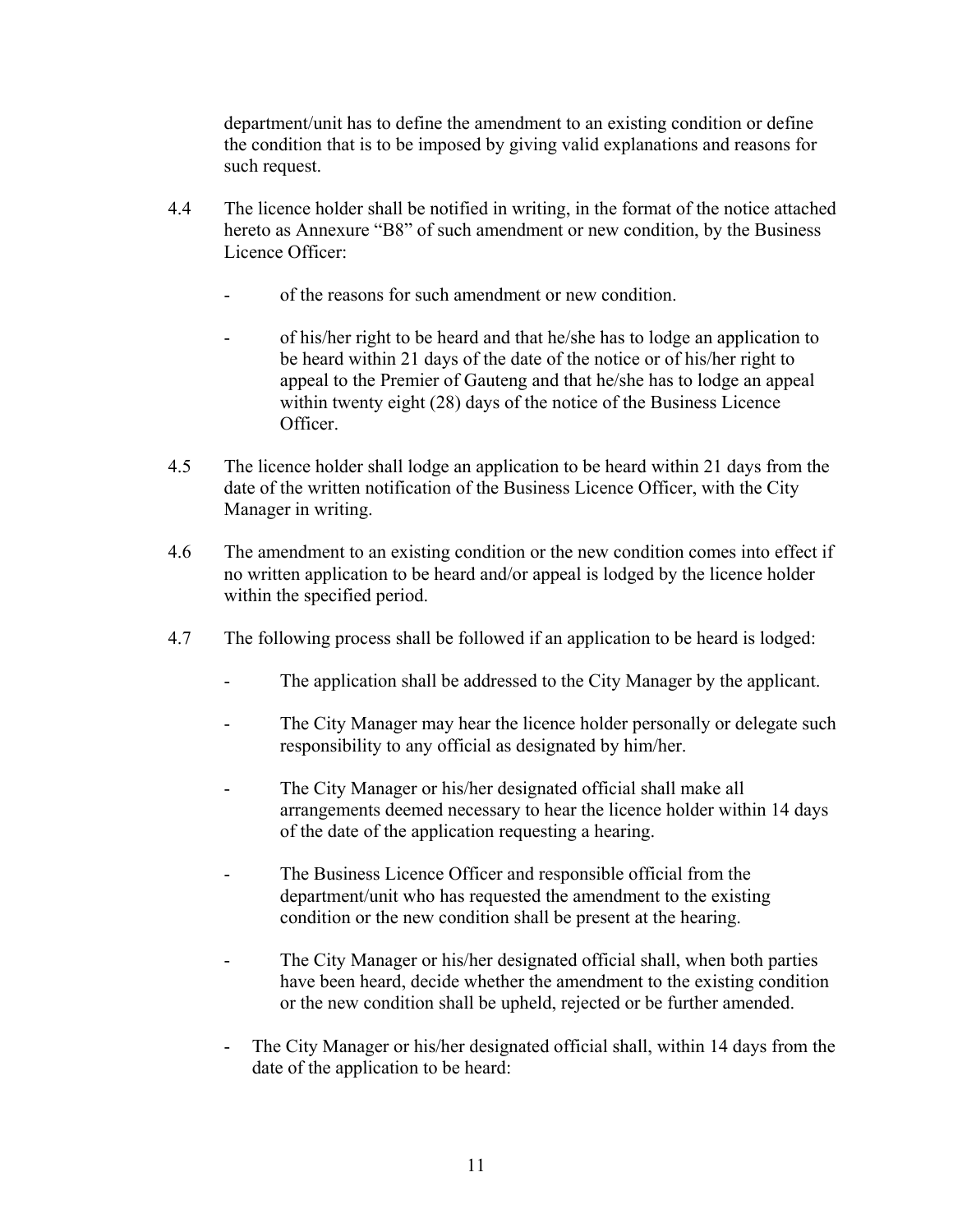- $\bullet$  Notify the licence holder concerned in writing of his/her decision;
- Furnish the licence holder concerned in writing with the reasons for his/her decision.
- $\bullet$  Inform the licence holder concerned in writing of his/her right of appeal to the Premier of Gauteng in terms of section 3 of the Act and that the appeal has to be lodged within twenty eight (28) days of the date of this notice.
- 4.8 A copy of the written notification that has been addressed to the licence holder has to be made available to the Business Licence Officer without delay.
- 4.9 The amendment to an existing condition or the new condition or any further amendment thereto as decided on by the City Manager or his/her designated official comes into effect on the date of the aforementioned notification if no appeal has been lodged with the Premier of Gauteng within the prescribed period of 28 days.
- 4.10 The amendment to an existing condition or the new condition or any further amendments thereto by the City Manager or his/her designated official will come into effect if his/her decision is upheld by the Premier of Gauteng. Same will not come into effect if it is turned down by the Premier. Any other decision taken by the Premier shall be effected by the Business Licence Officer concerned.
- 4.11 The Business Licence Officer shall effect the necessary changes to the licence and furnish the licence holder with a copy thereof.

### 5. **Amendment Or Revoking Of A Condition**

- 5.1 The Business Licence Officer may in terms of section 2(7) of the Act read with Regulation  $6(1)(a)$ , on application by a licence holder in writing, in a form similar to the form in Annexure "B" of the Regulations, by way of endorsement on the  $licence$ 
	- amend a condition.
	- extend the period referred to in section  $2(6)(b)(ii)$  (Not to be applied in terms of the Council's Policy).
	- revoke a condition.
	- indicate that a condition specified in the licence has been complied with.
- 5.2 The application form shall only be accepted if the fee as prescribed in terms of the Council's tariff structure has been paid by the applicant, and if the original receipt of payment has been made available to the Business Licence Officer or the designated official for this purpose.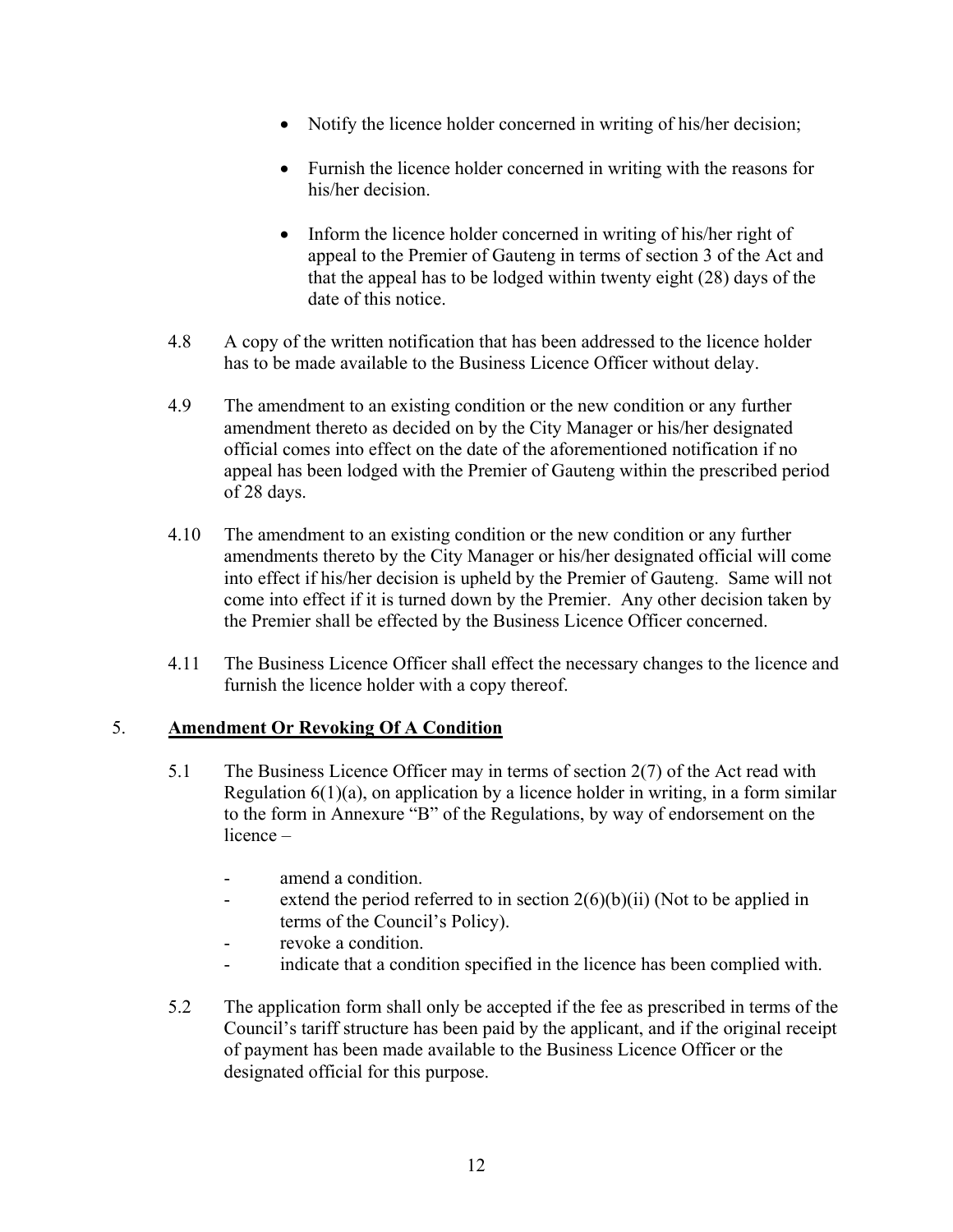- 5.3 The departments/units concerned shall be requested in writing, in the format of the notice attached hereto as Annexure "B9", to respond whether they do have any objection to the amendment or revoking of a condition as applied for by the licence holder or are in agreement that the condition as specified in the licence has been complied with.
- 5.4 The amendment of a condition or the revoking of a condition may only be done with the written consent of the department/unit concerned.
- 5.5 The licence is endorsed accordingly if the department/unit concerned has consented to an application for an amendment of a condition or to the revoking of a condition or are in agreement that the condition as specified on the licence has been complied with.
- 5.6 The licence holder shall be informed in writing by the Business Licence Officer that an amendment of a condition or revoking of a condition as applied for cannot be effected due to the department/unit concerned not giving consent thereto.
- 5.7 The Business Licence Officer has to notify the applicant concerned in writing, in the format of the notice attached hereto as Annexure " $B10$ ", of his/her right to be heard and that he/she has to lodge an application to be heard within 21 days of the date of the notice. The applicant concerned shall also be notified in the same notice of his/her right to appeal to the Premier of Gauteng and that he/she has to lodge an appeal within twenty eight (28) days of the date of this notice.
- 5.8 The applicant shall lodge an application to be heard within 21 days from the date of the written notification of the Business Licence Officer, with the City Manager in writing.
- 5.9 The decision of the Business Licence Officer not to amend a condition or not to revoke a condition comes into effect if no application to be heard is lodged and/or appeal is made by the applicant within the prescribed periods.
- 5.10 The following process shall be followed if an application to be heard is lodged by the applicant within the prescribed time limit (21 days):
	- The application shall be addressed to the City Manager by the applicant.
	- The City Manager may hear the applicant personally or delegate such responsibility to any official as designated by him/her.
	- The City Manager or his/her designated official shall make all arrangements deemed necessary to hear the applicant within 14 days of the date of the application requesting a hearing.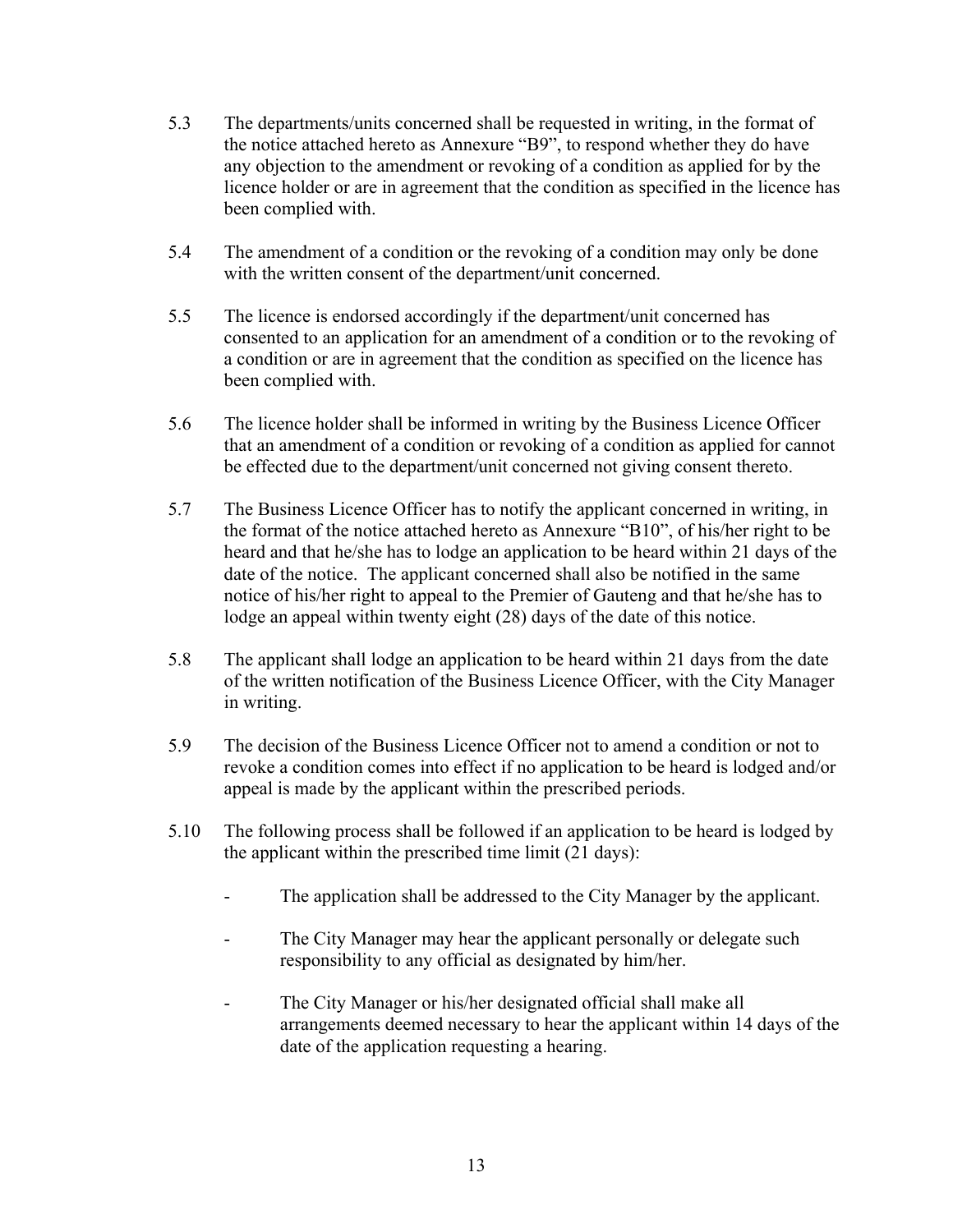- The Business Licence Officer and responsible official(s) from the department(s)/unit(s) who has (have) been instrumental to the refusal of the application shall be present at the hearing.
- The City Manager or his/her designated official shall, when both parties have been heard, decide on the merits for refusing or not refusing the application.
- The City Manager or his/her designated official shall inform the applicant, within 14 days from the date of the hearing, in writing of his decision and of his/her right of appeal to the Premier of Gauteng in terms of section 3 of the Act if the application has been refused by him/her. He/she shall also furnish the applicant with reasons as to why the application was rejected.
- 5.11 A copy of the written notification that has been addressed to the applicant has to be made available to the Business Licence Officer without delay.
- 5.12 The application is finally refused if no written proof of applying for an appeal within the prescribed period of twenty eight (28) days with the Premier of Gauteng, of the date of the notice of the City Manager or his/her designated official, can be furnished by the applicant. Any decision taken by the Premier of Gauteng shall be effected by the Business Licence Officer if the applicant has appealed to the Premier.

# 6. **Assistance By A Legal Representative Or Other Adviser**

6.1 When an applicant concerned exercises his/her right to be heard, whether in terms of regulation 7(1) of the Regulations for the Licensing of Businesses or a provision of the Act, he/she shall be entitled to be assisted by a legal representative or other adviser.

# 7. **Hawker's Licence**

- 7.1 No licence is issued to a hawker in the case of an application for a hawker's licence in terms of section 2(4)(c) of the Act, if such a licence of which the applicant concerned was the holder, was withdrawn under section 2(9) of the Act at any time during the preceding 12 months.
- 7.2 The Business Licence Officers based at the various regions shall keep databases in the format of the specimen attached to the Council's Policy in this regard, as Annexure "A3", of withdrawn hawker's licenses and make such databases available to their counterparts at the other regions for the enforcement of this provision.